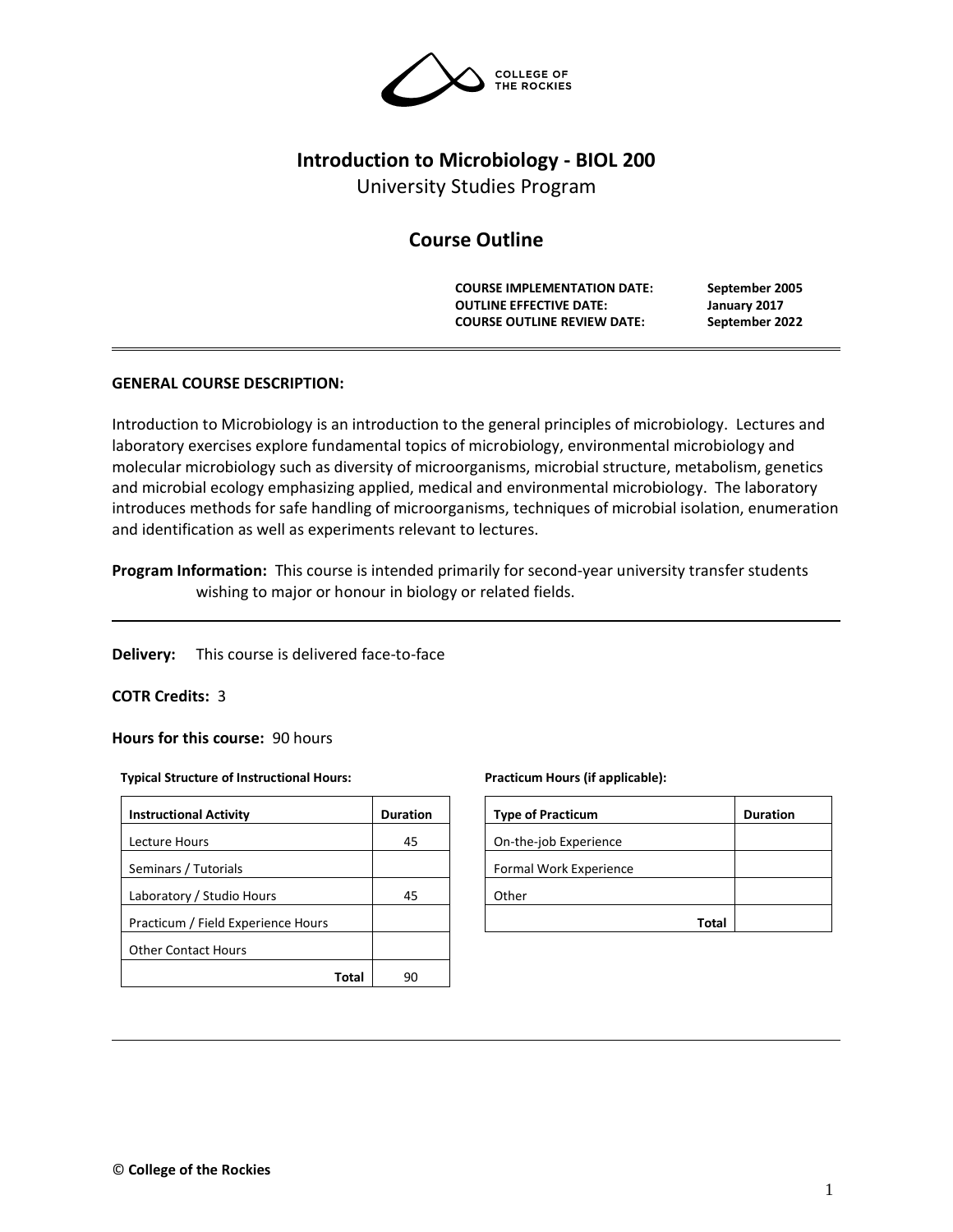Andrena Heigh, MSc.

Signature

### **APPROVAL SIGNATURES:**

Department Head Erin Aasland Hall E-mail: [aaslandhall@cotr.bc.ca](mailto:aaslandhall@cotr.bc.ca) Dean of Business and University Studies Darrell Bethune E-mail: [bethune@cotr.bc.ca](mailto:LCooper@cotr.bc.ca)

Department Head Signature

Dean Signature

EDCO

Valid from: January 2017 – September 2022

Education Council Approval Date

## **COURSE PREREQUISITES AND TRANSFER CREDIT**

**Prerequisites:** BIOL 101

**Corequisites:** BIOL 102, if not taken previously

### **Flexible Assessment (FA):**

Credit can be awarded for this course through FA  $\Box$  Yes  $\Box$  No

Learners may request formal recognition for flexible assessment at the College of the Rockies through one or more of the following processes: External Evaluation, Worksite Assessment, Demonstration, Standardized Test, Self-assessment, Interview, Products/Portfolio, Challenge Exam. Contact an Education Advisor for more information.

**Transfer Credit:**For transfer information within British Columbia, Alberta and other institutions, please visit<http://www.cotr.bc.ca/Transfer>

> Students should also contact an academic advisor at the institution where they want transfer credit.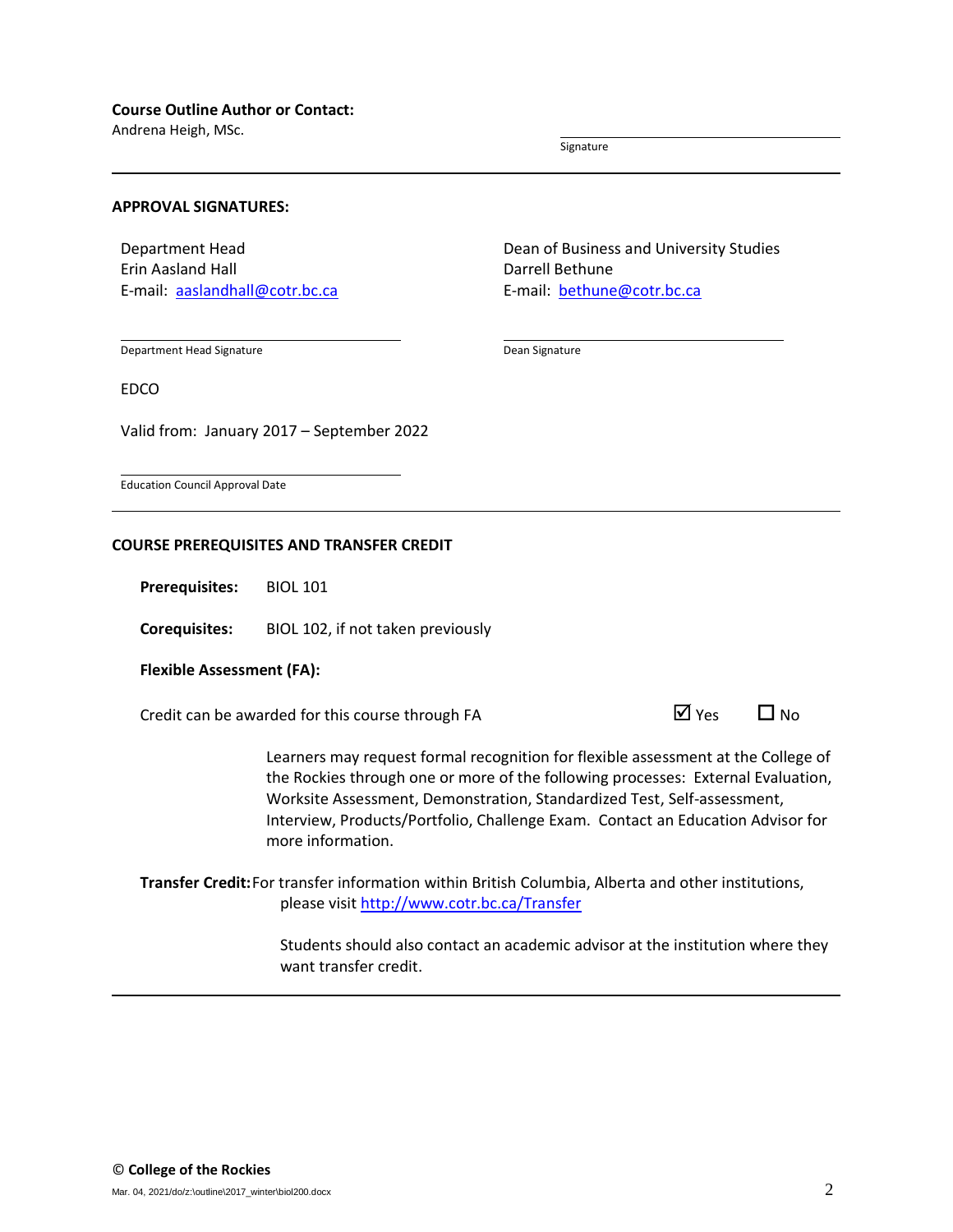# **Textbooks and Required Resources:**

Textbook selection varies by instructor and may change from year to year. At the Course Outline Effective Date the following textbooks were in use:

J.M. Willey, L.M. Sherwood and C.J. Woolverton, *Prescott's Microbiology*, 10th ed., McGraw Hill Ryerson, 2016.

*Please see the instructor's syllabus or check COTR's online text calculator <http://go.cotr.bc.ca/tuition/tCalc.asp> for a complete list of the currently required textbooks.*

# **LEARNING OUTCOMES:**

Upon the successful completion of this course, students will be able to:

- state which prokaryotic and eukaryotic organisms are classified as microorganisms and describe the historical development of microbiology as a science;
- understand microbial diversity and evolution;
- have a working understanding of bright field microscopy, oil immersion microscopy, phase contrast microscopy and staining techniques used in identification of microorganisms;
- describe the structural components of microorganisms and the functions of these components;
- classify microorganisms as archaea, bacteria, viruses, fungi or protozoa;
- describe structures and processes used to exchange nutrients, wastes and secreted compounds between the organism and its environment;
- use different types of culture media appropriately;
- understand and use aseptic techniques associated with production and maintenance of pure cultures;
- describe the pathways of glucose degradation used by microorganisms;
- discuss the routes of ATP production through the processes of anaerobic respiration, aerobic respiration and fermentation;
- describe the process of cell division and relate this process to the growth of bacterial populations;
- quantitatively determine the growth rate of colonies;
- describe environmental influences on growth and classify organisms based on their growth environments;
- describe various methods of controlling populations of microorganisms and their relative effectiveness;
- describe the modes of transmission and infection used by microbes;
- discuss the mechanisms leading to resistance to anti-microbial agents;
- distinguish between innate and acquired immunity;
- discuss the barriers and mechanisms that protect human body from invasion;
- distinguish the types of antibiotics and explain their modes of action;
- describe the general properties of viruses, modes of viral replication and their roles in disease;
- describe the structure and function of bacterial genomes in gene expression and regulation;
- explain the mechanisms of genetic recombination;
- provide examples of symbiotic relationships involving bacteria;
- describe types of interactions symbiotic (mutualism and commensalism), predation, parasitism and amensalism; and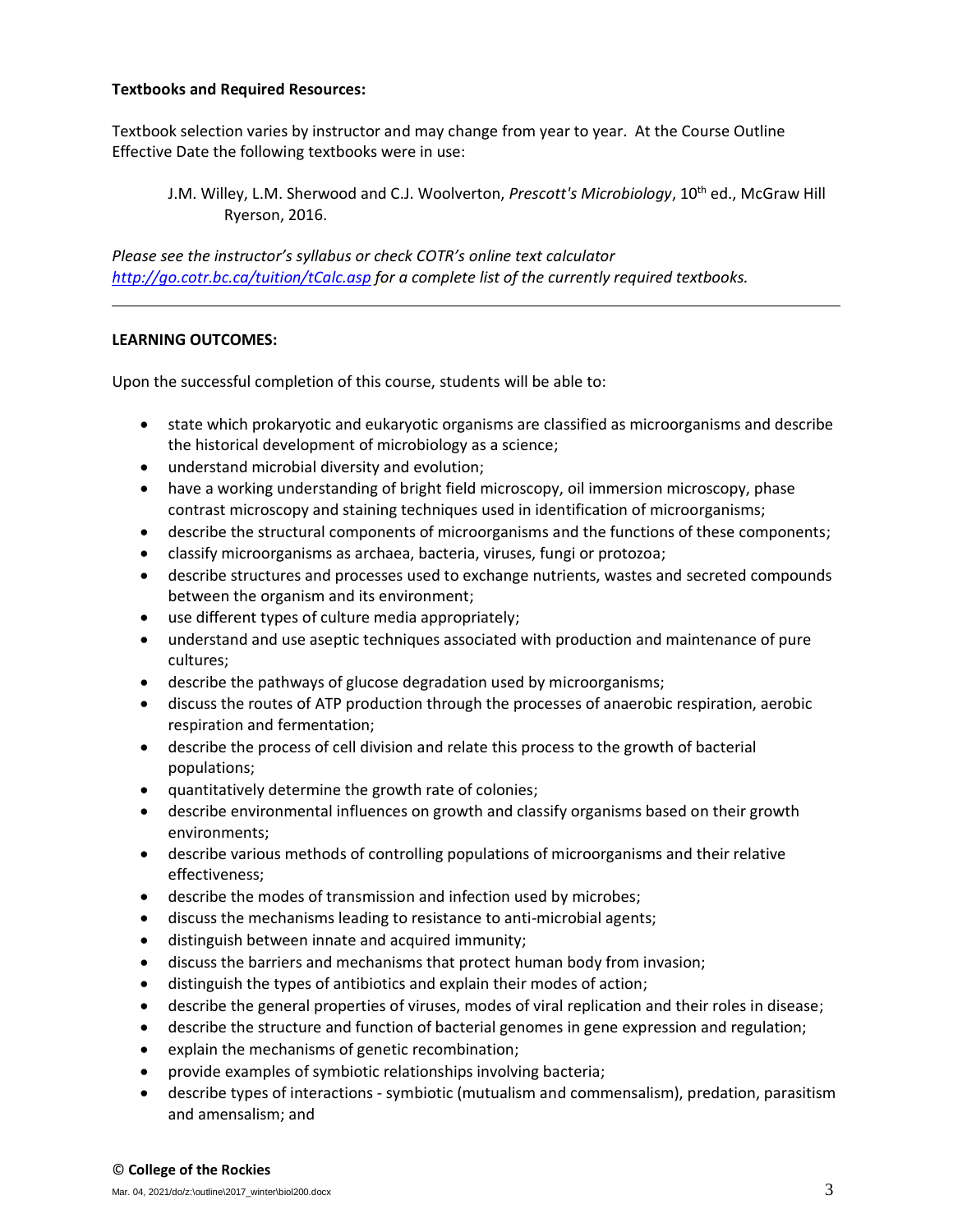• discuss the importance/relevance of microorganisms in the production of food and nutrients for humans, bioremediation and agriculture.

# **COURSE TOPICS:**

- Introduction, Microorganisms, Microbiology, History & Scope
- Microscopy
- Microbial Cell Structure and Function
- Microbial Nutrition
- Metabolism (and Regulation)
- Microbial Growth and Reproduction
- Control of Microorganisms
- Genetics
- Viruses
- Microbial Diversity, Evolution and Systematics
- Microbial Ecology / Microbial Associations
- Disease / Infection / Infectious Diseases
- Immunology
- Industrial, Food, Forensic and Environmental Microbiology

*See instructor's syllabus for the detailed outline of weekly readings, activities and assignments.* 

# **EVALUATION AND ASSESSMENT (Face to Face Delivery)**

| <b>Assignments</b>                     | % Of Total Grade |  |  |
|----------------------------------------|------------------|--|--|
| Lecture                                |                  |  |  |
| Assignments                            | 10               |  |  |
| <b>Term Tests</b>                      | 30               |  |  |
| <b>Final Exam</b>                      | 30               |  |  |
| Laboratory                             |                  |  |  |
| <b>Assignments and Laboratory Book</b> | 10               |  |  |
| <b>Laboratory Reports</b>              | 10               |  |  |
| Laboratory Exam                        | 10               |  |  |
| <b>Total</b>                           | 100%             |  |  |

*Please see the instructor's syllabus for specific classroom policies related to this course, such as details of evaluation, penalties for late assignments, and use of electronic aids.*

In order to pass the course, a passing grade (50% or greater) is required in each of the laboratory portion and lecture portion of the course.